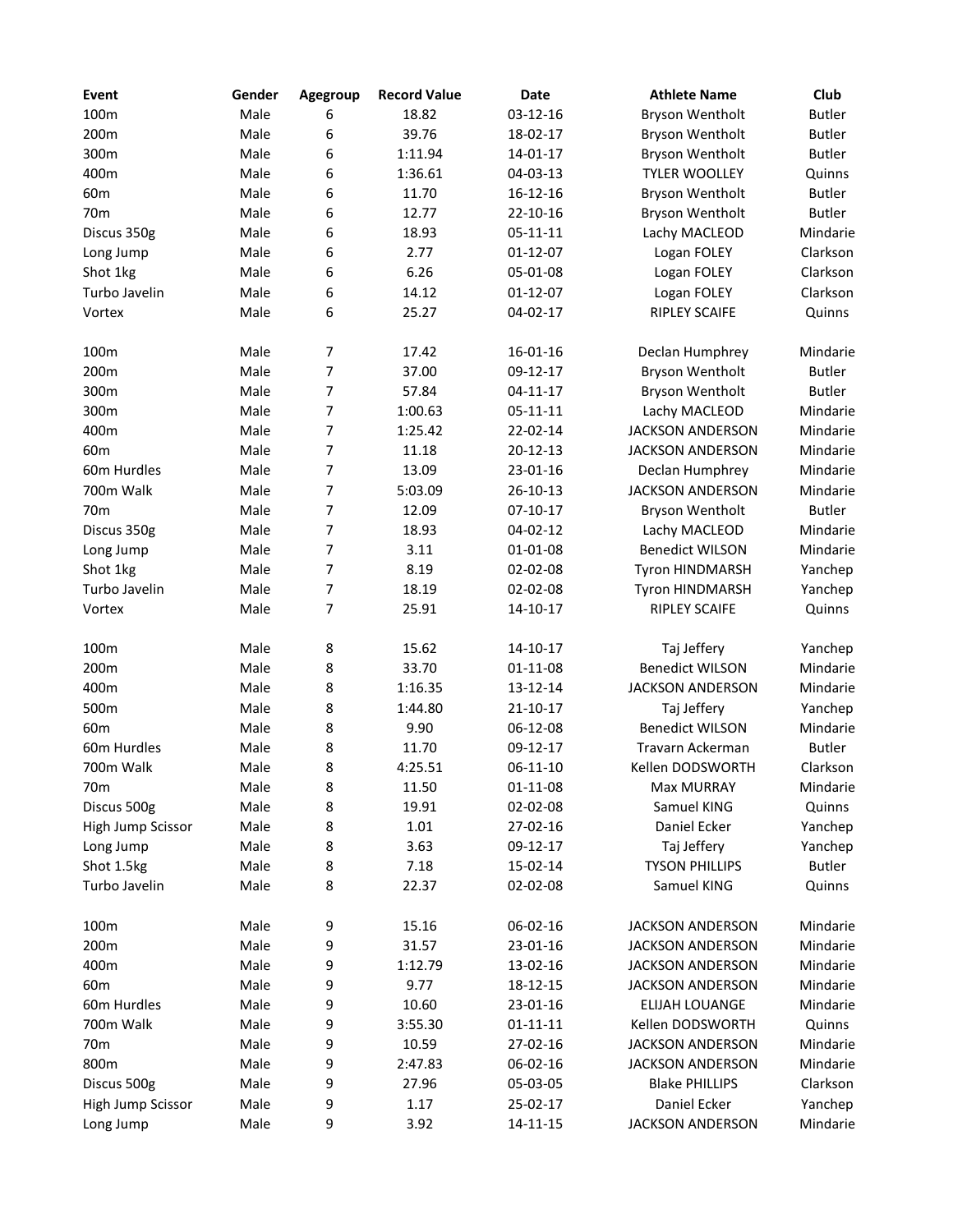| 9<br>26.28<br>Turbo Javelin<br>Male<br>01-10-08<br>Samuel KING<br>Quinns<br>10<br>Clarkson<br>100m<br>Male<br>14.10<br>07-10-06<br>Kieren CANN<br>1100m Walk<br>Male<br>10<br>6:53.80<br>07-02-09<br><b>Kurtis MATHEWS</b><br>Yanchep<br>1500m<br>Male<br>10<br>6:25.72<br>Nathan CLAYTON<br>Clarkson<br>06-11-10<br>Mindarie<br>200m<br>Male<br>10<br>30.82<br>22-02-14<br><b>DANIEL MANN</b><br>1:10.99<br>400m<br>Male<br>10<br>15-02-14<br><b>DANIEL MANN</b><br>Mindarie<br>9.24<br>60 <sub>m</sub><br>Male<br>10<br>20-12-13<br><b>DIAN NEL</b><br>Mindarie<br>10<br>Jed Wilkinson<br>60m Hurdles<br>Male<br>10.82<br>09-12-17<br>Jed Wilkinson<br>Male<br>10<br>10.68<br>13-01-18<br>70 <sub>m</sub><br>800m<br>Male<br>10<br>2:41.58<br>22-02-14<br><b>LOUIE OAKES</b><br>Mindarie<br>Male<br>10<br>34.18<br>01-10-05<br><b>Blake PHILLIPS</b><br>Clarkson<br>Discus 500g<br>1.25<br>Jed Wilkinson<br>Male<br>10<br>13-01-18<br>High Jump Scissor<br>Yanchep<br>Male<br>10<br>31.35<br>01-10-05<br><b>Blake PHILLIPS</b><br>Clarkson<br>Javelin 400g<br>Clarkson<br>Male<br>10<br>4.47<br>03-02-07<br>Kieren CANN<br>Long Jump<br>Shot 2kg<br>Male<br>10<br>11.11<br>04-02-06<br><b>Blake PHILLIPS</b><br>Clarkson<br>9.07<br>Triple Jump<br>Male<br>10<br>04-12-04<br><b>Connor HOLMES</b><br>Mindarie<br>10<br><b>Butler</b><br>Turbo Javelin<br>Male<br>30.53<br>03-02-18<br><b>BRAYDEN PHILLIPS</b><br>11<br>13.90<br>100 <sub>m</sub><br>Male<br>05-02-05<br><b>Brad HEALES</b><br>Mindarie<br>1100m Walk<br>Male<br>11<br>6:00.90<br>03-10-09<br><b>Kurtis MATHEWS</b><br><b>Butler</b><br>1500m<br>Male<br>11<br>5:27.62<br>03-12-16<br><b>BAILEY TAIG</b><br>Clarkson<br>Clarkson<br>200m<br>Male<br>11<br>29.80<br>13-02-16<br><b>ANTHONY GALEA</b><br>400m<br>Male<br>11<br>1:07.19<br>04-02-17<br><b>BAILEY TAIG</b><br>Clarkson<br>$11\,$<br>Clarkson<br>60 <sub>m</sub><br>Male<br>9.00<br>06-10-07<br>Kieren CANN<br>$11\,$<br>Clarkson<br>60m Hurdles<br>Male<br>10.53<br>20-02-16<br><b>ANTHONY GALEA</b><br>11<br>Clarkson<br>800m<br>Male<br>2:38.53<br>12-12-15<br><b>ANTHONY GALEA</b><br>Male<br>11<br>37.98<br>01-03-07<br><b>Blake PHILLIPS</b><br>Clarkson<br>Discus 750g<br>Male<br>11<br>1.35<br>13-02-16<br>Zak Warburton<br>Clarkson<br>High Jump Fosbury<br>Male<br>11<br>35.69<br>07-10-06<br><b>Blake PHILLIPS</b><br>Clarkson<br>Javelin 400g<br>Clarkson<br>Male<br>11<br>4.87<br>01-03-08<br>Kieren CANN<br>Long Jump<br>Clarkson<br>Shot 2kg<br>Male<br>11<br>12.07<br>02-12-06<br><b>Blake PHILLIPS</b><br>Triple Jump<br>Male<br>11<br>9.58<br>04-03-06<br>Matt KING<br>Quinns<br>100m<br>Male<br>12<br>13.40<br>01-11-08<br>Kieren CANN<br>Clarkson<br>12<br>1500m<br>Male<br>5:13.31<br>$11 - 11 - 17$<br><b>BAILEY TAIG</b><br>Clarkson<br>12<br>1500m Walk<br>Clarkson<br>Male<br>8:36.70<br>07-01-06<br>Dale HENNIGHAN<br>12<br>26.90<br>200m<br>Male<br>02-02-08<br>Cameron TROODE<br>Clarkson<br>400m<br>Male<br>12<br>1:05.60<br>Callum DUFFY<br>Quinns<br>01-12-09<br>12<br>8.40<br>01-12-07<br>Cameron TROODE<br>Clarkson<br>60 <sub>m</sub><br>Male<br>60m Hurdles<br>12<br>10.20<br>07-02-09<br>Kieren CANN<br>Clarkson<br>Male<br>800m<br>12<br>2:27.97<br>Male<br>25-11-17<br>LACHLAN FISHER<br>Quinns<br>12<br>Mindarie<br>Discus 750g<br>Male<br>42.22<br>02-02-08<br><b>Blake PHILLIPS</b><br>12<br>1.49<br>Kieran Shore<br>Quinns<br>High Jump Fosbury<br>Male<br>11-02-17<br>12<br>Javelin 400g<br>Male<br>38.61<br>05-01-08<br><b>Blake PHILLIPS</b><br>Mindarie<br>12<br>5.25<br>Long Jump<br>Male<br>04-02-12<br>Liam VAN DER SPUY<br>Mindarie<br>Shot 3kg<br>12<br>Male<br>11.30<br>01-12-07<br><b>Blake PHILLIPS</b><br>Mindarie<br>12<br>10.70<br>Liam VAN DER SPUY<br>Mindarie<br>Triple Jump<br>Male<br>04-02-12<br>13<br>07-02-09<br>Cameron TROODE<br>Clarkson<br>100m<br>Male<br>12.30<br>1500m<br>13<br>4:56.05<br>06-02-10<br>David PART<br>Quinns<br>Male<br>1500m Walk<br>13<br>Dale HENNIGHAN<br>Clarkson<br>Male<br>8:06.00<br>03-03-07 | Shot 2kg | Male | 9 | 9.12 | 05-03-05 | <b>Blake PHILLIPS</b> | Clarkson |
|--------------------------------------------------------------------------------------------------------------------------------------------------------------------------------------------------------------------------------------------------------------------------------------------------------------------------------------------------------------------------------------------------------------------------------------------------------------------------------------------------------------------------------------------------------------------------------------------------------------------------------------------------------------------------------------------------------------------------------------------------------------------------------------------------------------------------------------------------------------------------------------------------------------------------------------------------------------------------------------------------------------------------------------------------------------------------------------------------------------------------------------------------------------------------------------------------------------------------------------------------------------------------------------------------------------------------------------------------------------------------------------------------------------------------------------------------------------------------------------------------------------------------------------------------------------------------------------------------------------------------------------------------------------------------------------------------------------------------------------------------------------------------------------------------------------------------------------------------------------------------------------------------------------------------------------------------------------------------------------------------------------------------------------------------------------------------------------------------------------------------------------------------------------------------------------------------------------------------------------------------------------------------------------------------------------------------------------------------------------------------------------------------------------------------------------------------------------------------------------------------------------------------------------------------------------------------------------------------------------------------------------------------------------------------------------------------------------------------------------------------------------------------------------------------------------------------------------------------------------------------------------------------------------------------------------------------------------------------------------------------------------------------------------------------------------------------------------------------------------------------------------------------------------------------------------------------------------------------------------------------------------------------------------------------------------------------------------------------------------------------------------------------------------------------------------------------------------------------------------------------------------------------------------------------------------------------------------------------------------------------------------------------------------------------------------------------------------------------------------------------------------------------------------------------------------------------------------------------------------------------------------------------------------------------------------------------------------------------------------------------------------------------|----------|------|---|------|----------|-----------------------|----------|
|                                                                                                                                                                                                                                                                                                                                                                                                                                                                                                                                                                                                                                                                                                                                                                                                                                                                                                                                                                                                                                                                                                                                                                                                                                                                                                                                                                                                                                                                                                                                                                                                                                                                                                                                                                                                                                                                                                                                                                                                                                                                                                                                                                                                                                                                                                                                                                                                                                                                                                                                                                                                                                                                                                                                                                                                                                                                                                                                                                                                                                                                                                                                                                                                                                                                                                                                                                                                                                                                                                                                                                                                                                                                                                                                                                                                                                                                                                                                                                                                                          |          |      |   |      |          |                       |          |
|                                                                                                                                                                                                                                                                                                                                                                                                                                                                                                                                                                                                                                                                                                                                                                                                                                                                                                                                                                                                                                                                                                                                                                                                                                                                                                                                                                                                                                                                                                                                                                                                                                                                                                                                                                                                                                                                                                                                                                                                                                                                                                                                                                                                                                                                                                                                                                                                                                                                                                                                                                                                                                                                                                                                                                                                                                                                                                                                                                                                                                                                                                                                                                                                                                                                                                                                                                                                                                                                                                                                                                                                                                                                                                                                                                                                                                                                                                                                                                                                                          |          |      |   |      |          |                       |          |
|                                                                                                                                                                                                                                                                                                                                                                                                                                                                                                                                                                                                                                                                                                                                                                                                                                                                                                                                                                                                                                                                                                                                                                                                                                                                                                                                                                                                                                                                                                                                                                                                                                                                                                                                                                                                                                                                                                                                                                                                                                                                                                                                                                                                                                                                                                                                                                                                                                                                                                                                                                                                                                                                                                                                                                                                                                                                                                                                                                                                                                                                                                                                                                                                                                                                                                                                                                                                                                                                                                                                                                                                                                                                                                                                                                                                                                                                                                                                                                                                                          |          |      |   |      |          |                       |          |
|                                                                                                                                                                                                                                                                                                                                                                                                                                                                                                                                                                                                                                                                                                                                                                                                                                                                                                                                                                                                                                                                                                                                                                                                                                                                                                                                                                                                                                                                                                                                                                                                                                                                                                                                                                                                                                                                                                                                                                                                                                                                                                                                                                                                                                                                                                                                                                                                                                                                                                                                                                                                                                                                                                                                                                                                                                                                                                                                                                                                                                                                                                                                                                                                                                                                                                                                                                                                                                                                                                                                                                                                                                                                                                                                                                                                                                                                                                                                                                                                                          |          |      |   |      |          |                       |          |
|                                                                                                                                                                                                                                                                                                                                                                                                                                                                                                                                                                                                                                                                                                                                                                                                                                                                                                                                                                                                                                                                                                                                                                                                                                                                                                                                                                                                                                                                                                                                                                                                                                                                                                                                                                                                                                                                                                                                                                                                                                                                                                                                                                                                                                                                                                                                                                                                                                                                                                                                                                                                                                                                                                                                                                                                                                                                                                                                                                                                                                                                                                                                                                                                                                                                                                                                                                                                                                                                                                                                                                                                                                                                                                                                                                                                                                                                                                                                                                                                                          |          |      |   |      |          |                       |          |
|                                                                                                                                                                                                                                                                                                                                                                                                                                                                                                                                                                                                                                                                                                                                                                                                                                                                                                                                                                                                                                                                                                                                                                                                                                                                                                                                                                                                                                                                                                                                                                                                                                                                                                                                                                                                                                                                                                                                                                                                                                                                                                                                                                                                                                                                                                                                                                                                                                                                                                                                                                                                                                                                                                                                                                                                                                                                                                                                                                                                                                                                                                                                                                                                                                                                                                                                                                                                                                                                                                                                                                                                                                                                                                                                                                                                                                                                                                                                                                                                                          |          |      |   |      |          |                       |          |
|                                                                                                                                                                                                                                                                                                                                                                                                                                                                                                                                                                                                                                                                                                                                                                                                                                                                                                                                                                                                                                                                                                                                                                                                                                                                                                                                                                                                                                                                                                                                                                                                                                                                                                                                                                                                                                                                                                                                                                                                                                                                                                                                                                                                                                                                                                                                                                                                                                                                                                                                                                                                                                                                                                                                                                                                                                                                                                                                                                                                                                                                                                                                                                                                                                                                                                                                                                                                                                                                                                                                                                                                                                                                                                                                                                                                                                                                                                                                                                                                                          |          |      |   |      |          |                       |          |
|                                                                                                                                                                                                                                                                                                                                                                                                                                                                                                                                                                                                                                                                                                                                                                                                                                                                                                                                                                                                                                                                                                                                                                                                                                                                                                                                                                                                                                                                                                                                                                                                                                                                                                                                                                                                                                                                                                                                                                                                                                                                                                                                                                                                                                                                                                                                                                                                                                                                                                                                                                                                                                                                                                                                                                                                                                                                                                                                                                                                                                                                                                                                                                                                                                                                                                                                                                                                                                                                                                                                                                                                                                                                                                                                                                                                                                                                                                                                                                                                                          |          |      |   |      |          |                       |          |
|                                                                                                                                                                                                                                                                                                                                                                                                                                                                                                                                                                                                                                                                                                                                                                                                                                                                                                                                                                                                                                                                                                                                                                                                                                                                                                                                                                                                                                                                                                                                                                                                                                                                                                                                                                                                                                                                                                                                                                                                                                                                                                                                                                                                                                                                                                                                                                                                                                                                                                                                                                                                                                                                                                                                                                                                                                                                                                                                                                                                                                                                                                                                                                                                                                                                                                                                                                                                                                                                                                                                                                                                                                                                                                                                                                                                                                                                                                                                                                                                                          |          |      |   |      |          |                       |          |
|                                                                                                                                                                                                                                                                                                                                                                                                                                                                                                                                                                                                                                                                                                                                                                                                                                                                                                                                                                                                                                                                                                                                                                                                                                                                                                                                                                                                                                                                                                                                                                                                                                                                                                                                                                                                                                                                                                                                                                                                                                                                                                                                                                                                                                                                                                                                                                                                                                                                                                                                                                                                                                                                                                                                                                                                                                                                                                                                                                                                                                                                                                                                                                                                                                                                                                                                                                                                                                                                                                                                                                                                                                                                                                                                                                                                                                                                                                                                                                                                                          |          |      |   |      |          |                       |          |
|                                                                                                                                                                                                                                                                                                                                                                                                                                                                                                                                                                                                                                                                                                                                                                                                                                                                                                                                                                                                                                                                                                                                                                                                                                                                                                                                                                                                                                                                                                                                                                                                                                                                                                                                                                                                                                                                                                                                                                                                                                                                                                                                                                                                                                                                                                                                                                                                                                                                                                                                                                                                                                                                                                                                                                                                                                                                                                                                                                                                                                                                                                                                                                                                                                                                                                                                                                                                                                                                                                                                                                                                                                                                                                                                                                                                                                                                                                                                                                                                                          |          |      |   |      |          |                       |          |
|                                                                                                                                                                                                                                                                                                                                                                                                                                                                                                                                                                                                                                                                                                                                                                                                                                                                                                                                                                                                                                                                                                                                                                                                                                                                                                                                                                                                                                                                                                                                                                                                                                                                                                                                                                                                                                                                                                                                                                                                                                                                                                                                                                                                                                                                                                                                                                                                                                                                                                                                                                                                                                                                                                                                                                                                                                                                                                                                                                                                                                                                                                                                                                                                                                                                                                                                                                                                                                                                                                                                                                                                                                                                                                                                                                                                                                                                                                                                                                                                                          |          |      |   |      |          |                       |          |
|                                                                                                                                                                                                                                                                                                                                                                                                                                                                                                                                                                                                                                                                                                                                                                                                                                                                                                                                                                                                                                                                                                                                                                                                                                                                                                                                                                                                                                                                                                                                                                                                                                                                                                                                                                                                                                                                                                                                                                                                                                                                                                                                                                                                                                                                                                                                                                                                                                                                                                                                                                                                                                                                                                                                                                                                                                                                                                                                                                                                                                                                                                                                                                                                                                                                                                                                                                                                                                                                                                                                                                                                                                                                                                                                                                                                                                                                                                                                                                                                                          |          |      |   |      |          |                       |          |
|                                                                                                                                                                                                                                                                                                                                                                                                                                                                                                                                                                                                                                                                                                                                                                                                                                                                                                                                                                                                                                                                                                                                                                                                                                                                                                                                                                                                                                                                                                                                                                                                                                                                                                                                                                                                                                                                                                                                                                                                                                                                                                                                                                                                                                                                                                                                                                                                                                                                                                                                                                                                                                                                                                                                                                                                                                                                                                                                                                                                                                                                                                                                                                                                                                                                                                                                                                                                                                                                                                                                                                                                                                                                                                                                                                                                                                                                                                                                                                                                                          |          |      |   |      |          |                       |          |
|                                                                                                                                                                                                                                                                                                                                                                                                                                                                                                                                                                                                                                                                                                                                                                                                                                                                                                                                                                                                                                                                                                                                                                                                                                                                                                                                                                                                                                                                                                                                                                                                                                                                                                                                                                                                                                                                                                                                                                                                                                                                                                                                                                                                                                                                                                                                                                                                                                                                                                                                                                                                                                                                                                                                                                                                                                                                                                                                                                                                                                                                                                                                                                                                                                                                                                                                                                                                                                                                                                                                                                                                                                                                                                                                                                                                                                                                                                                                                                                                                          |          |      |   |      |          |                       |          |
|                                                                                                                                                                                                                                                                                                                                                                                                                                                                                                                                                                                                                                                                                                                                                                                                                                                                                                                                                                                                                                                                                                                                                                                                                                                                                                                                                                                                                                                                                                                                                                                                                                                                                                                                                                                                                                                                                                                                                                                                                                                                                                                                                                                                                                                                                                                                                                                                                                                                                                                                                                                                                                                                                                                                                                                                                                                                                                                                                                                                                                                                                                                                                                                                                                                                                                                                                                                                                                                                                                                                                                                                                                                                                                                                                                                                                                                                                                                                                                                                                          |          |      |   |      |          |                       |          |
|                                                                                                                                                                                                                                                                                                                                                                                                                                                                                                                                                                                                                                                                                                                                                                                                                                                                                                                                                                                                                                                                                                                                                                                                                                                                                                                                                                                                                                                                                                                                                                                                                                                                                                                                                                                                                                                                                                                                                                                                                                                                                                                                                                                                                                                                                                                                                                                                                                                                                                                                                                                                                                                                                                                                                                                                                                                                                                                                                                                                                                                                                                                                                                                                                                                                                                                                                                                                                                                                                                                                                                                                                                                                                                                                                                                                                                                                                                                                                                                                                          |          |      |   |      |          |                       |          |
|                                                                                                                                                                                                                                                                                                                                                                                                                                                                                                                                                                                                                                                                                                                                                                                                                                                                                                                                                                                                                                                                                                                                                                                                                                                                                                                                                                                                                                                                                                                                                                                                                                                                                                                                                                                                                                                                                                                                                                                                                                                                                                                                                                                                                                                                                                                                                                                                                                                                                                                                                                                                                                                                                                                                                                                                                                                                                                                                                                                                                                                                                                                                                                                                                                                                                                                                                                                                                                                                                                                                                                                                                                                                                                                                                                                                                                                                                                                                                                                                                          |          |      |   |      |          |                       |          |
|                                                                                                                                                                                                                                                                                                                                                                                                                                                                                                                                                                                                                                                                                                                                                                                                                                                                                                                                                                                                                                                                                                                                                                                                                                                                                                                                                                                                                                                                                                                                                                                                                                                                                                                                                                                                                                                                                                                                                                                                                                                                                                                                                                                                                                                                                                                                                                                                                                                                                                                                                                                                                                                                                                                                                                                                                                                                                                                                                                                                                                                                                                                                                                                                                                                                                                                                                                                                                                                                                                                                                                                                                                                                                                                                                                                                                                                                                                                                                                                                                          |          |      |   |      |          |                       |          |
|                                                                                                                                                                                                                                                                                                                                                                                                                                                                                                                                                                                                                                                                                                                                                                                                                                                                                                                                                                                                                                                                                                                                                                                                                                                                                                                                                                                                                                                                                                                                                                                                                                                                                                                                                                                                                                                                                                                                                                                                                                                                                                                                                                                                                                                                                                                                                                                                                                                                                                                                                                                                                                                                                                                                                                                                                                                                                                                                                                                                                                                                                                                                                                                                                                                                                                                                                                                                                                                                                                                                                                                                                                                                                                                                                                                                                                                                                                                                                                                                                          |          |      |   |      |          |                       |          |
|                                                                                                                                                                                                                                                                                                                                                                                                                                                                                                                                                                                                                                                                                                                                                                                                                                                                                                                                                                                                                                                                                                                                                                                                                                                                                                                                                                                                                                                                                                                                                                                                                                                                                                                                                                                                                                                                                                                                                                                                                                                                                                                                                                                                                                                                                                                                                                                                                                                                                                                                                                                                                                                                                                                                                                                                                                                                                                                                                                                                                                                                                                                                                                                                                                                                                                                                                                                                                                                                                                                                                                                                                                                                                                                                                                                                                                                                                                                                                                                                                          |          |      |   |      |          |                       |          |
|                                                                                                                                                                                                                                                                                                                                                                                                                                                                                                                                                                                                                                                                                                                                                                                                                                                                                                                                                                                                                                                                                                                                                                                                                                                                                                                                                                                                                                                                                                                                                                                                                                                                                                                                                                                                                                                                                                                                                                                                                                                                                                                                                                                                                                                                                                                                                                                                                                                                                                                                                                                                                                                                                                                                                                                                                                                                                                                                                                                                                                                                                                                                                                                                                                                                                                                                                                                                                                                                                                                                                                                                                                                                                                                                                                                                                                                                                                                                                                                                                          |          |      |   |      |          |                       |          |
|                                                                                                                                                                                                                                                                                                                                                                                                                                                                                                                                                                                                                                                                                                                                                                                                                                                                                                                                                                                                                                                                                                                                                                                                                                                                                                                                                                                                                                                                                                                                                                                                                                                                                                                                                                                                                                                                                                                                                                                                                                                                                                                                                                                                                                                                                                                                                                                                                                                                                                                                                                                                                                                                                                                                                                                                                                                                                                                                                                                                                                                                                                                                                                                                                                                                                                                                                                                                                                                                                                                                                                                                                                                                                                                                                                                                                                                                                                                                                                                                                          |          |      |   |      |          |                       |          |
|                                                                                                                                                                                                                                                                                                                                                                                                                                                                                                                                                                                                                                                                                                                                                                                                                                                                                                                                                                                                                                                                                                                                                                                                                                                                                                                                                                                                                                                                                                                                                                                                                                                                                                                                                                                                                                                                                                                                                                                                                                                                                                                                                                                                                                                                                                                                                                                                                                                                                                                                                                                                                                                                                                                                                                                                                                                                                                                                                                                                                                                                                                                                                                                                                                                                                                                                                                                                                                                                                                                                                                                                                                                                                                                                                                                                                                                                                                                                                                                                                          |          |      |   |      |          |                       |          |
|                                                                                                                                                                                                                                                                                                                                                                                                                                                                                                                                                                                                                                                                                                                                                                                                                                                                                                                                                                                                                                                                                                                                                                                                                                                                                                                                                                                                                                                                                                                                                                                                                                                                                                                                                                                                                                                                                                                                                                                                                                                                                                                                                                                                                                                                                                                                                                                                                                                                                                                                                                                                                                                                                                                                                                                                                                                                                                                                                                                                                                                                                                                                                                                                                                                                                                                                                                                                                                                                                                                                                                                                                                                                                                                                                                                                                                                                                                                                                                                                                          |          |      |   |      |          |                       |          |
|                                                                                                                                                                                                                                                                                                                                                                                                                                                                                                                                                                                                                                                                                                                                                                                                                                                                                                                                                                                                                                                                                                                                                                                                                                                                                                                                                                                                                                                                                                                                                                                                                                                                                                                                                                                                                                                                                                                                                                                                                                                                                                                                                                                                                                                                                                                                                                                                                                                                                                                                                                                                                                                                                                                                                                                                                                                                                                                                                                                                                                                                                                                                                                                                                                                                                                                                                                                                                                                                                                                                                                                                                                                                                                                                                                                                                                                                                                                                                                                                                          |          |      |   |      |          |                       |          |
|                                                                                                                                                                                                                                                                                                                                                                                                                                                                                                                                                                                                                                                                                                                                                                                                                                                                                                                                                                                                                                                                                                                                                                                                                                                                                                                                                                                                                                                                                                                                                                                                                                                                                                                                                                                                                                                                                                                                                                                                                                                                                                                                                                                                                                                                                                                                                                                                                                                                                                                                                                                                                                                                                                                                                                                                                                                                                                                                                                                                                                                                                                                                                                                                                                                                                                                                                                                                                                                                                                                                                                                                                                                                                                                                                                                                                                                                                                                                                                                                                          |          |      |   |      |          |                       |          |
|                                                                                                                                                                                                                                                                                                                                                                                                                                                                                                                                                                                                                                                                                                                                                                                                                                                                                                                                                                                                                                                                                                                                                                                                                                                                                                                                                                                                                                                                                                                                                                                                                                                                                                                                                                                                                                                                                                                                                                                                                                                                                                                                                                                                                                                                                                                                                                                                                                                                                                                                                                                                                                                                                                                                                                                                                                                                                                                                                                                                                                                                                                                                                                                                                                                                                                                                                                                                                                                                                                                                                                                                                                                                                                                                                                                                                                                                                                                                                                                                                          |          |      |   |      |          |                       |          |
|                                                                                                                                                                                                                                                                                                                                                                                                                                                                                                                                                                                                                                                                                                                                                                                                                                                                                                                                                                                                                                                                                                                                                                                                                                                                                                                                                                                                                                                                                                                                                                                                                                                                                                                                                                                                                                                                                                                                                                                                                                                                                                                                                                                                                                                                                                                                                                                                                                                                                                                                                                                                                                                                                                                                                                                                                                                                                                                                                                                                                                                                                                                                                                                                                                                                                                                                                                                                                                                                                                                                                                                                                                                                                                                                                                                                                                                                                                                                                                                                                          |          |      |   |      |          |                       |          |
|                                                                                                                                                                                                                                                                                                                                                                                                                                                                                                                                                                                                                                                                                                                                                                                                                                                                                                                                                                                                                                                                                                                                                                                                                                                                                                                                                                                                                                                                                                                                                                                                                                                                                                                                                                                                                                                                                                                                                                                                                                                                                                                                                                                                                                                                                                                                                                                                                                                                                                                                                                                                                                                                                                                                                                                                                                                                                                                                                                                                                                                                                                                                                                                                                                                                                                                                                                                                                                                                                                                                                                                                                                                                                                                                                                                                                                                                                                                                                                                                                          |          |      |   |      |          |                       |          |
|                                                                                                                                                                                                                                                                                                                                                                                                                                                                                                                                                                                                                                                                                                                                                                                                                                                                                                                                                                                                                                                                                                                                                                                                                                                                                                                                                                                                                                                                                                                                                                                                                                                                                                                                                                                                                                                                                                                                                                                                                                                                                                                                                                                                                                                                                                                                                                                                                                                                                                                                                                                                                                                                                                                                                                                                                                                                                                                                                                                                                                                                                                                                                                                                                                                                                                                                                                                                                                                                                                                                                                                                                                                                                                                                                                                                                                                                                                                                                                                                                          |          |      |   |      |          |                       |          |
|                                                                                                                                                                                                                                                                                                                                                                                                                                                                                                                                                                                                                                                                                                                                                                                                                                                                                                                                                                                                                                                                                                                                                                                                                                                                                                                                                                                                                                                                                                                                                                                                                                                                                                                                                                                                                                                                                                                                                                                                                                                                                                                                                                                                                                                                                                                                                                                                                                                                                                                                                                                                                                                                                                                                                                                                                                                                                                                                                                                                                                                                                                                                                                                                                                                                                                                                                                                                                                                                                                                                                                                                                                                                                                                                                                                                                                                                                                                                                                                                                          |          |      |   |      |          |                       |          |
|                                                                                                                                                                                                                                                                                                                                                                                                                                                                                                                                                                                                                                                                                                                                                                                                                                                                                                                                                                                                                                                                                                                                                                                                                                                                                                                                                                                                                                                                                                                                                                                                                                                                                                                                                                                                                                                                                                                                                                                                                                                                                                                                                                                                                                                                                                                                                                                                                                                                                                                                                                                                                                                                                                                                                                                                                                                                                                                                                                                                                                                                                                                                                                                                                                                                                                                                                                                                                                                                                                                                                                                                                                                                                                                                                                                                                                                                                                                                                                                                                          |          |      |   |      |          |                       |          |
|                                                                                                                                                                                                                                                                                                                                                                                                                                                                                                                                                                                                                                                                                                                                                                                                                                                                                                                                                                                                                                                                                                                                                                                                                                                                                                                                                                                                                                                                                                                                                                                                                                                                                                                                                                                                                                                                                                                                                                                                                                                                                                                                                                                                                                                                                                                                                                                                                                                                                                                                                                                                                                                                                                                                                                                                                                                                                                                                                                                                                                                                                                                                                                                                                                                                                                                                                                                                                                                                                                                                                                                                                                                                                                                                                                                                                                                                                                                                                                                                                          |          |      |   |      |          |                       |          |
|                                                                                                                                                                                                                                                                                                                                                                                                                                                                                                                                                                                                                                                                                                                                                                                                                                                                                                                                                                                                                                                                                                                                                                                                                                                                                                                                                                                                                                                                                                                                                                                                                                                                                                                                                                                                                                                                                                                                                                                                                                                                                                                                                                                                                                                                                                                                                                                                                                                                                                                                                                                                                                                                                                                                                                                                                                                                                                                                                                                                                                                                                                                                                                                                                                                                                                                                                                                                                                                                                                                                                                                                                                                                                                                                                                                                                                                                                                                                                                                                                          |          |      |   |      |          |                       |          |
|                                                                                                                                                                                                                                                                                                                                                                                                                                                                                                                                                                                                                                                                                                                                                                                                                                                                                                                                                                                                                                                                                                                                                                                                                                                                                                                                                                                                                                                                                                                                                                                                                                                                                                                                                                                                                                                                                                                                                                                                                                                                                                                                                                                                                                                                                                                                                                                                                                                                                                                                                                                                                                                                                                                                                                                                                                                                                                                                                                                                                                                                                                                                                                                                                                                                                                                                                                                                                                                                                                                                                                                                                                                                                                                                                                                                                                                                                                                                                                                                                          |          |      |   |      |          |                       |          |
|                                                                                                                                                                                                                                                                                                                                                                                                                                                                                                                                                                                                                                                                                                                                                                                                                                                                                                                                                                                                                                                                                                                                                                                                                                                                                                                                                                                                                                                                                                                                                                                                                                                                                                                                                                                                                                                                                                                                                                                                                                                                                                                                                                                                                                                                                                                                                                                                                                                                                                                                                                                                                                                                                                                                                                                                                                                                                                                                                                                                                                                                                                                                                                                                                                                                                                                                                                                                                                                                                                                                                                                                                                                                                                                                                                                                                                                                                                                                                                                                                          |          |      |   |      |          |                       |          |
|                                                                                                                                                                                                                                                                                                                                                                                                                                                                                                                                                                                                                                                                                                                                                                                                                                                                                                                                                                                                                                                                                                                                                                                                                                                                                                                                                                                                                                                                                                                                                                                                                                                                                                                                                                                                                                                                                                                                                                                                                                                                                                                                                                                                                                                                                                                                                                                                                                                                                                                                                                                                                                                                                                                                                                                                                                                                                                                                                                                                                                                                                                                                                                                                                                                                                                                                                                                                                                                                                                                                                                                                                                                                                                                                                                                                                                                                                                                                                                                                                          |          |      |   |      |          |                       |          |
|                                                                                                                                                                                                                                                                                                                                                                                                                                                                                                                                                                                                                                                                                                                                                                                                                                                                                                                                                                                                                                                                                                                                                                                                                                                                                                                                                                                                                                                                                                                                                                                                                                                                                                                                                                                                                                                                                                                                                                                                                                                                                                                                                                                                                                                                                                                                                                                                                                                                                                                                                                                                                                                                                                                                                                                                                                                                                                                                                                                                                                                                                                                                                                                                                                                                                                                                                                                                                                                                                                                                                                                                                                                                                                                                                                                                                                                                                                                                                                                                                          |          |      |   |      |          |                       |          |
|                                                                                                                                                                                                                                                                                                                                                                                                                                                                                                                                                                                                                                                                                                                                                                                                                                                                                                                                                                                                                                                                                                                                                                                                                                                                                                                                                                                                                                                                                                                                                                                                                                                                                                                                                                                                                                                                                                                                                                                                                                                                                                                                                                                                                                                                                                                                                                                                                                                                                                                                                                                                                                                                                                                                                                                                                                                                                                                                                                                                                                                                                                                                                                                                                                                                                                                                                                                                                                                                                                                                                                                                                                                                                                                                                                                                                                                                                                                                                                                                                          |          |      |   |      |          |                       |          |
|                                                                                                                                                                                                                                                                                                                                                                                                                                                                                                                                                                                                                                                                                                                                                                                                                                                                                                                                                                                                                                                                                                                                                                                                                                                                                                                                                                                                                                                                                                                                                                                                                                                                                                                                                                                                                                                                                                                                                                                                                                                                                                                                                                                                                                                                                                                                                                                                                                                                                                                                                                                                                                                                                                                                                                                                                                                                                                                                                                                                                                                                                                                                                                                                                                                                                                                                                                                                                                                                                                                                                                                                                                                                                                                                                                                                                                                                                                                                                                                                                          |          |      |   |      |          |                       |          |
|                                                                                                                                                                                                                                                                                                                                                                                                                                                                                                                                                                                                                                                                                                                                                                                                                                                                                                                                                                                                                                                                                                                                                                                                                                                                                                                                                                                                                                                                                                                                                                                                                                                                                                                                                                                                                                                                                                                                                                                                                                                                                                                                                                                                                                                                                                                                                                                                                                                                                                                                                                                                                                                                                                                                                                                                                                                                                                                                                                                                                                                                                                                                                                                                                                                                                                                                                                                                                                                                                                                                                                                                                                                                                                                                                                                                                                                                                                                                                                                                                          |          |      |   |      |          |                       |          |
|                                                                                                                                                                                                                                                                                                                                                                                                                                                                                                                                                                                                                                                                                                                                                                                                                                                                                                                                                                                                                                                                                                                                                                                                                                                                                                                                                                                                                                                                                                                                                                                                                                                                                                                                                                                                                                                                                                                                                                                                                                                                                                                                                                                                                                                                                                                                                                                                                                                                                                                                                                                                                                                                                                                                                                                                                                                                                                                                                                                                                                                                                                                                                                                                                                                                                                                                                                                                                                                                                                                                                                                                                                                                                                                                                                                                                                                                                                                                                                                                                          |          |      |   |      |          |                       |          |
|                                                                                                                                                                                                                                                                                                                                                                                                                                                                                                                                                                                                                                                                                                                                                                                                                                                                                                                                                                                                                                                                                                                                                                                                                                                                                                                                                                                                                                                                                                                                                                                                                                                                                                                                                                                                                                                                                                                                                                                                                                                                                                                                                                                                                                                                                                                                                                                                                                                                                                                                                                                                                                                                                                                                                                                                                                                                                                                                                                                                                                                                                                                                                                                                                                                                                                                                                                                                                                                                                                                                                                                                                                                                                                                                                                                                                                                                                                                                                                                                                          |          |      |   |      |          |                       |          |
|                                                                                                                                                                                                                                                                                                                                                                                                                                                                                                                                                                                                                                                                                                                                                                                                                                                                                                                                                                                                                                                                                                                                                                                                                                                                                                                                                                                                                                                                                                                                                                                                                                                                                                                                                                                                                                                                                                                                                                                                                                                                                                                                                                                                                                                                                                                                                                                                                                                                                                                                                                                                                                                                                                                                                                                                                                                                                                                                                                                                                                                                                                                                                                                                                                                                                                                                                                                                                                                                                                                                                                                                                                                                                                                                                                                                                                                                                                                                                                                                                          |          |      |   |      |          |                       |          |
|                                                                                                                                                                                                                                                                                                                                                                                                                                                                                                                                                                                                                                                                                                                                                                                                                                                                                                                                                                                                                                                                                                                                                                                                                                                                                                                                                                                                                                                                                                                                                                                                                                                                                                                                                                                                                                                                                                                                                                                                                                                                                                                                                                                                                                                                                                                                                                                                                                                                                                                                                                                                                                                                                                                                                                                                                                                                                                                                                                                                                                                                                                                                                                                                                                                                                                                                                                                                                                                                                                                                                                                                                                                                                                                                                                                                                                                                                                                                                                                                                          |          |      |   |      |          |                       |          |
|                                                                                                                                                                                                                                                                                                                                                                                                                                                                                                                                                                                                                                                                                                                                                                                                                                                                                                                                                                                                                                                                                                                                                                                                                                                                                                                                                                                                                                                                                                                                                                                                                                                                                                                                                                                                                                                                                                                                                                                                                                                                                                                                                                                                                                                                                                                                                                                                                                                                                                                                                                                                                                                                                                                                                                                                                                                                                                                                                                                                                                                                                                                                                                                                                                                                                                                                                                                                                                                                                                                                                                                                                                                                                                                                                                                                                                                                                                                                                                                                                          |          |      |   |      |          |                       |          |
|                                                                                                                                                                                                                                                                                                                                                                                                                                                                                                                                                                                                                                                                                                                                                                                                                                                                                                                                                                                                                                                                                                                                                                                                                                                                                                                                                                                                                                                                                                                                                                                                                                                                                                                                                                                                                                                                                                                                                                                                                                                                                                                                                                                                                                                                                                                                                                                                                                                                                                                                                                                                                                                                                                                                                                                                                                                                                                                                                                                                                                                                                                                                                                                                                                                                                                                                                                                                                                                                                                                                                                                                                                                                                                                                                                                                                                                                                                                                                                                                                          |          |      |   |      |          |                       |          |
|                                                                                                                                                                                                                                                                                                                                                                                                                                                                                                                                                                                                                                                                                                                                                                                                                                                                                                                                                                                                                                                                                                                                                                                                                                                                                                                                                                                                                                                                                                                                                                                                                                                                                                                                                                                                                                                                                                                                                                                                                                                                                                                                                                                                                                                                                                                                                                                                                                                                                                                                                                                                                                                                                                                                                                                                                                                                                                                                                                                                                                                                                                                                                                                                                                                                                                                                                                                                                                                                                                                                                                                                                                                                                                                                                                                                                                                                                                                                                                                                                          |          |      |   |      |          |                       |          |
|                                                                                                                                                                                                                                                                                                                                                                                                                                                                                                                                                                                                                                                                                                                                                                                                                                                                                                                                                                                                                                                                                                                                                                                                                                                                                                                                                                                                                                                                                                                                                                                                                                                                                                                                                                                                                                                                                                                                                                                                                                                                                                                                                                                                                                                                                                                                                                                                                                                                                                                                                                                                                                                                                                                                                                                                                                                                                                                                                                                                                                                                                                                                                                                                                                                                                                                                                                                                                                                                                                                                                                                                                                                                                                                                                                                                                                                                                                                                                                                                                          |          |      |   |      |          |                       |          |
|                                                                                                                                                                                                                                                                                                                                                                                                                                                                                                                                                                                                                                                                                                                                                                                                                                                                                                                                                                                                                                                                                                                                                                                                                                                                                                                                                                                                                                                                                                                                                                                                                                                                                                                                                                                                                                                                                                                                                                                                                                                                                                                                                                                                                                                                                                                                                                                                                                                                                                                                                                                                                                                                                                                                                                                                                                                                                                                                                                                                                                                                                                                                                                                                                                                                                                                                                                                                                                                                                                                                                                                                                                                                                                                                                                                                                                                                                                                                                                                                                          |          |      |   |      |          |                       |          |
|                                                                                                                                                                                                                                                                                                                                                                                                                                                                                                                                                                                                                                                                                                                                                                                                                                                                                                                                                                                                                                                                                                                                                                                                                                                                                                                                                                                                                                                                                                                                                                                                                                                                                                                                                                                                                                                                                                                                                                                                                                                                                                                                                                                                                                                                                                                                                                                                                                                                                                                                                                                                                                                                                                                                                                                                                                                                                                                                                                                                                                                                                                                                                                                                                                                                                                                                                                                                                                                                                                                                                                                                                                                                                                                                                                                                                                                                                                                                                                                                                          |          |      |   |      |          |                       |          |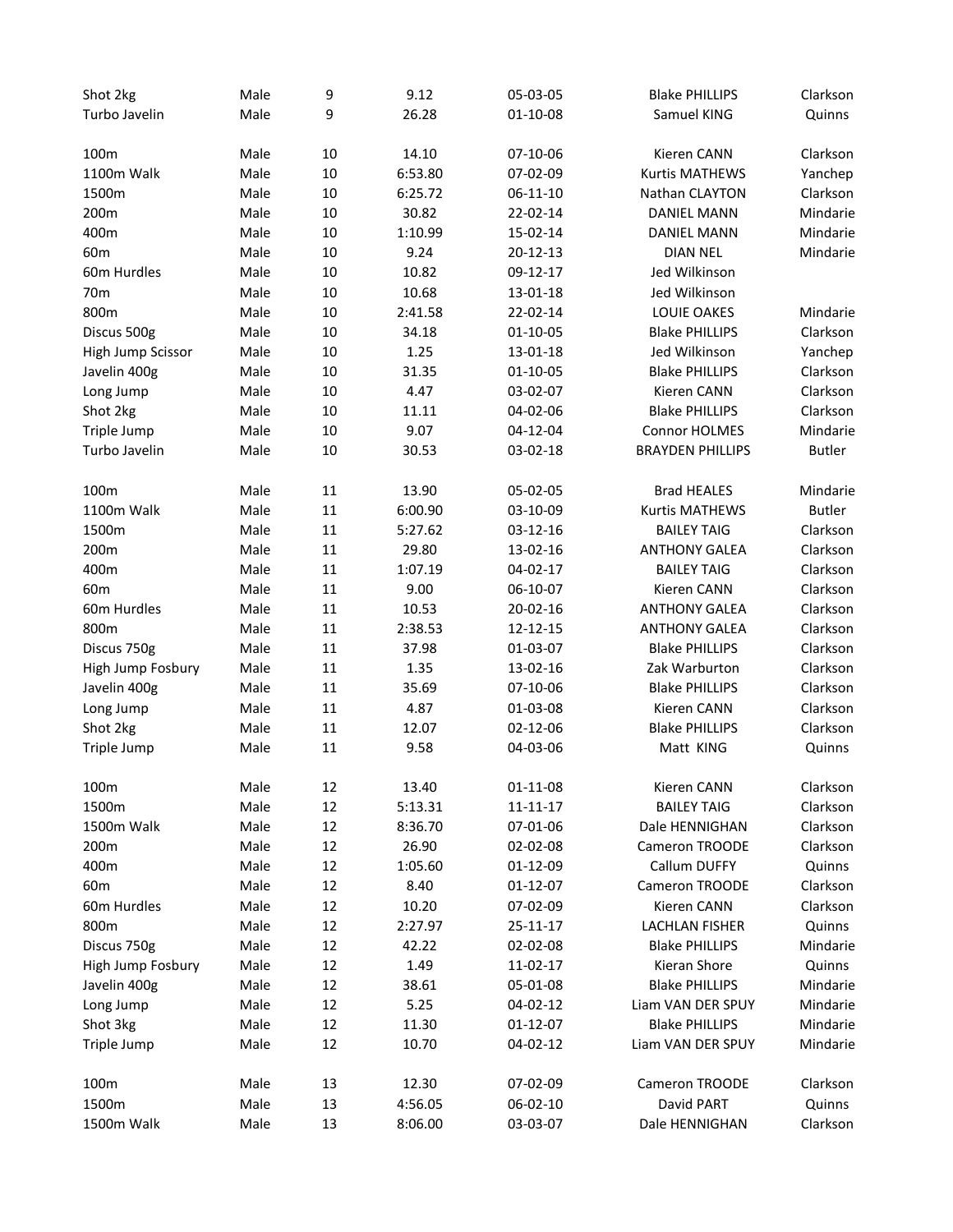| 200m              | Male | 13 | 25.20   | 07-02-09       | <b>Cameron TROODE</b>    | Clarkson      |
|-------------------|------|----|---------|----------------|--------------------------|---------------|
| 200m              | Male | 13 | 25.20   | 01-02-09       | Cameron TROODE           | Clarkson      |
| 200m Hurdles      | Male | 13 | 27.50   | 03-01-09       | <b>Cameron TROODE</b>    | Clarkson      |
| 400m              | Male | 13 | 59.15   | 06-12-14       | Jorden Cergogna          | Yanchep       |
| 60 <sub>m</sub>   | Male | 13 | 7.80    | 06-12-08       | Cameron TROODE           | Clarkson      |
| 800m              | Male | 13 | 2:24.48 | 10-02-18       | <b>KEIR LIDDELL</b>      | Quinns        |
| 80m Hurdles       | Male | 13 | 12.99   | 20-02-16       | Walter James Seymore     | Mindarie      |
| Discus 1kg        | Male | 13 | 42.58   | 07-02-09       | <b>Blake PHILLIPS</b>    | Mindarie      |
| High Jump Fosbury | Male | 13 | 1.64    | 28-10-17       | Kieran Shore             | Quinns        |
| Javelin 600g      | Male | 13 | 35.88   | 03-01-09       | <b>Blake PHILLIPS</b>    | Mindarie      |
| Long Jump         | Male | 13 | 5.60    | 14-02-15       | <b>DYLAN JAMES</b>       | <b>Butler</b> |
| Shot 3kg          | Male | 13 | 12.74   | 02-12-06       | Jevon PROCTOR            | Clarkson      |
| Triple Jump       | Male | 13 | 11.74   | 21-02-15       | <b>DYLAN JAMES</b>       | <b>Butler</b> |
| 100m              | Male | 14 | 11.90   | 03-10-09       | Cameron TROODE           | Clarkson      |
| 1500m             | Male | 14 | 4:43.44 | 12-11-16       | <b>CAMERON QUIRK</b>     | Quinns        |
| 1500m Walk        | Male | 14 | 8:12.17 | 25-11-17       | LACHLAN GALLAGHER        | Quinns        |
| 200m              | Male | 14 | 24.53   | 18-01-14       | <b>LIAM VAN DER SPUY</b> | Mindarie      |
| 200m Hurdles      | Male | 14 | 27.71   | 18-01-14       | <b>LIAM VAN DER SPUY</b> | Mindarie      |
| 400m              | Male | 14 | 54.23   | 04-02-12       | Callum DUFFY             | Quinns        |
| 60 <sub>m</sub>   | Male | 14 | 8.00    | 06-12-08       | lan GARLETT              | Clarkson      |
| 800m              | Male | 14 | 2:19.96 | 25-02-17       | <b>CAMERON QUIRK</b>     | Quinns        |
| 90m Hurdles       | Male | 14 | 13.41   | 25-01-14       | LIAM VAN DER SPUY        | Mindarie      |
| Discus 1kg        | Male | 14 | 53.61   | $01 - 01 - 10$ | <b>Blake PHILLIPS</b>    | Mindarie      |
| High Jump Fosbury | Male | 14 | 1.66    | 06-02-16       | <b>DYLAN JAMES</b>       | Mindarie      |
| Javelin 600g      | Male | 14 | 44.87   | $02 - 01 - 10$ | <b>Blake PHILLIPS</b>    | Mindarie      |
| Long Jump         | Male | 14 | 6.14    | 06-02-10       | Cameron TROODE           | Clarkson      |
| Shot 3kg          | Male | 14 | 14.46   | 06-02-10       | <b>Blake PHILLIPS</b>    | Mindarie      |
| Triple Jump       | Male | 14 | 12.57   | 13-02-16       | <b>DYLAN JAMES</b>       | Mindarie      |
| 100m              | Male | 15 | 11.60   | 06-11-04       | <b>Domonic DE CERFF</b>  | Quinns        |
| 100m Hurdles      | Male | 15 | 12.30   | 05-03-05       | <b>Domonic DE CERFF</b>  | Quinns        |
| 1500m             | Male | 15 | 4:31.05 | 03-02-18       | <b>CAMERON QUIRK</b>     | Quinns        |
| 1500m Walk        | Male | 15 | 7:30.90 | 07-02-09       | Dale HENNIGHAN           | Clarkson      |
| 200m              | Male | 15 | 23.92   | $06-11-10$     | Jakob ZELLER             | Mindarie      |
| 200m Hurdles      | Male | 15 | 26.70   | 06-11-04       | Domonic DE CERFF         | Quinns        |
| 300m Hurdles      | Male | 15 | 44.33   | 13-01-18       | <b>JOSHUA SMITH</b>      | Mindarie      |
| 400m              | Male | 15 | 54.43   | $06-11-10$     | Jesse WAY                | Quinns        |
| 60 <sub>m</sub>   | Male | 15 | 7.70    | 06-12-08       | Dale HENNIGHAN           | Clarkson      |
| 800m              | Male | 15 | 2:10.15 | 10-02-18       | <b>CAMERON QUIRK</b>     | Quinns        |
| Discus 1kg        | Male | 15 | 60.40   | 06-11-10       | <b>Blake PHILLIPS</b>    | Mindarie      |
| High Jump Fosbury | Male | 15 | 1.83    | 18-02-17       | DYLAN JAMES              | Mindarie      |
| Javelin 700g      | Male | 15 | 46.54   | 10-02-18       | <b>JOSHUA SMITH</b>      | Mindarie      |
| Long Jump         | Male | 15 | 6.44    | $06-11-10$     | Cameron TROODE           | Clarkson      |
| Shot 4kg          | Male | 15 | 17.11   | $06-11-10$     | <b>Blake PHILLIPS</b>    | Mindarie      |
| Triple Jump       | Male | 15 | 13.04   | 11-02-17       | DYLAN JAMES              | Mindarie      |
| 100m              | Male | 16 | 11.60   | 01-01-08       | Jacob PRITCHARD          |               |
| 100m Hurdles      | Male | 16 | 14.20   | 01-10-05       | <b>Domonic DE CERFF</b>  |               |
| 1500m             | Male | 16 | 4:58.40 | 07-12-13       | Cameron Pruitt           | Mindarie      |
| 1500m Walk        | Male | 16 | 7:18.00 | 01-11-09       | Dale HENNIGHAN           | Clarkson      |
| 200m              | Male | 16 | 23.10   | 01-11-07       | Jacob PRITCHARD          |               |
| 200m Hurdles      | Male | 16 | 25.90   | 01-11-05       | Domonic DE CERFF         |               |